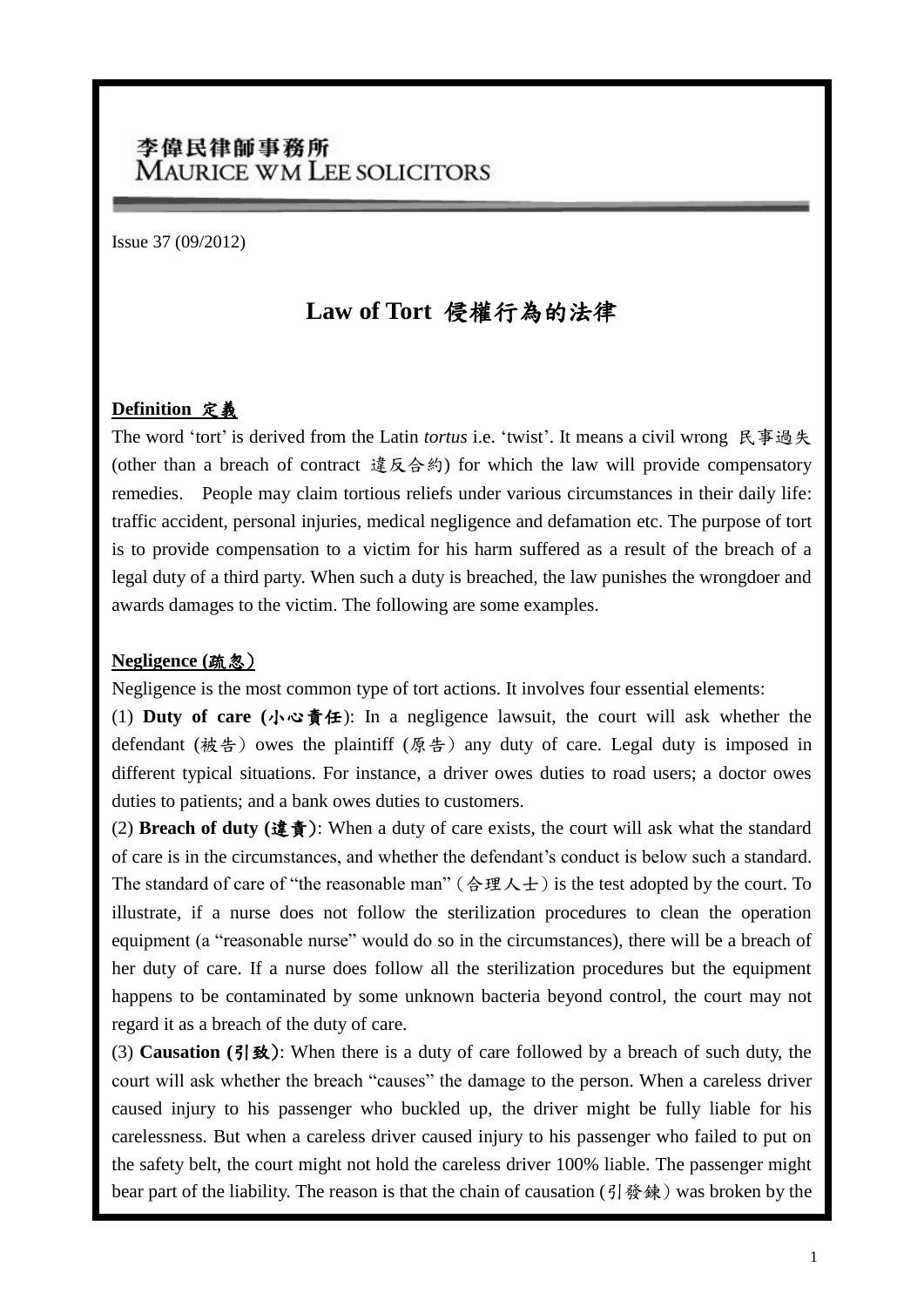passenger's own fault, i.e. the contributory negligence of not wearing the safety belt.

(4) **Remoteness of damages** (賠償合情性**)**: The court will not award damages to a victim if the plaintiff fails in the remoteness test. The plaintiff is only entitled to damages flowing directly from the negligent act and such damages must be foreseeable. If there is slight water seepage from an adjacent flat affecting only the wall paper of the plaintiff"s flat, the Court may not award the costs and expenses of renovating the plaintiff"s entire flat.

### **Occupiers' liability (**佔用人法律責任)

In Hong Kong, occupiers' liability is partly governed by common law and partly by legislation, i.e. Occupiers Liability Ordinance (Cap. 314) (佔用人法律責任條例). If a visitor to the premises sustains injury due to the occupier"s failure to keep the place safe, he may bring an action against the occupier.

Firstly, the court will ask if the defendant is legally an "occupier". The deciding factor is whether the person has sufficient control over the premises. For example, property manager is usually regarded as an occupier because of his control over the daily management of a building.

Secondly, the court will ask if the plaintiff is legally a "visitor". A person expressly permitted to stay on the premises is a visitor. If the occupier knowingly tolerates and takes no step to prevent another person from entering the premises, the person entering the premises may also be deemed as a visitor.

Thirdly, the injury must occur on the premises. The word "premises" includes all parts of buildings, lands and structures.

Lastly, the injury must be caused by the "defective state" of the premises, for example, a slippery floor or a broken staircase. The damages must not be legally regarded as "too remote" and should be foreseeable.

### **Nuisance (**滋擾)

If an owner of a property can prove that another person unreasonably "interferes his use and enjoyment of the property", he can bring a court action in nuisance.

The first question that the court will ask is whether the interference emanates from the defendant's activity. Secondly, the defendant's act must be unreasonable. For example, consistent water dripping from an air-conditioner upstairs is unreasonable but the noise emanating from a water pump due to a few minutes of shower by a neighbouring flat unit per day may not be unreasonable.

### **Defamation (**誹謗)

In defamation cases (See *Sim v Stretch* [1936] 2 ALL ER 1237), the legal test of defamation is defined. The court will first examine whether such statement will "lower the reputation of the victim in a reasonable man"s eyes either directly or implicitly". If in the affirmative, defamation is established.

l